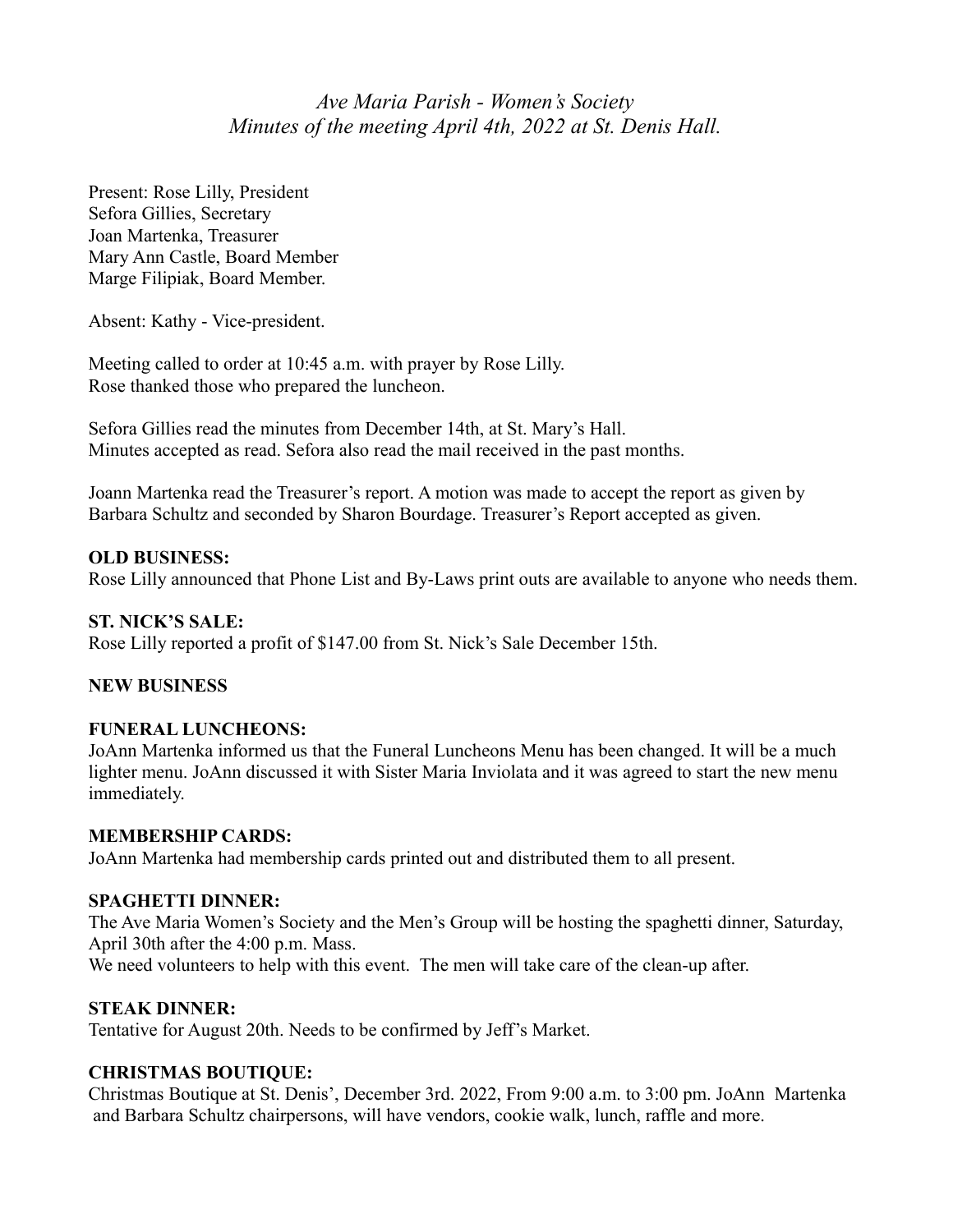Christmas Boutique, at St. Mary's, November 12th 2022, from 9:00 a.m. to 3:00 p.m. Florence Husson chairperson, will have 20 vendors, cookie walk, lunch, raffle and more.

Meeting adjourned for lunch at 11:15 a.m. Meeting resumed at 11:55 a.m.

## **BOOK SALE:**

Mary Anne Castle, chairperson, plans to have the sale mid July in the building across street from the Church. There will be more information coming in the Church bulletin as to when to start bringing donations and also about the days of the sale.

## **PARKING CARS:**

Rose Lilly announced we need volunteers for parking cars for the July Fireworks and Parade, also for the Art Fair, August 6th and 7th. 2022.

## **WHITE ELEPHANT SALE:**

Chairpersons: Rose Lilly and Mary Ann Castle. Set up begins September 24th. Sale from September 29th through October 2nd. 2022.

## **ADVENT TEA:**

Kathy Marshall requested approval for the purchase of a 100 pink napkins. A motion was made by Betty Pasut, seconded by Christine Bock to approve the purchase. Motion carried.

#### **WOMEN'S DAY:**

All women in the parish are invited Wednesday evening, May 18th, 2022, at St. Denis Hall. Scripture Service and dinner.

Rose Lilly reminded us that our mission is to increase our spiritual life and this is a good opportunity to do so.

# **MEN'S DAY:**

All men in the parish are invited, Wednesday evening, June 15th at St. Denis Hall. Scripture Service and dinner.

# **EAST REGION COUNCIL OF CATHOLIC WOMEN MEETING:**

Meeting will be May 11th, at St. John's Church in Ubly. Registration starts at 9:30 a.m. Meeting at 10:00 a.m. We are carpooling. If interested please call Rose Lilly or Sefora Gillies.

# **VACATION BIBLE SCHOOL:**

This year 2022 and next year 2023 Ave Maria Parish is hosting the event. Lexington: August 1st through August 4th. Port Sanilac: July at St. Mary's.

# **BEACON OF LIGHT CONVENTION:**

April 29th and 30th. in Frankenmuth , MI. There are 8 members of our Parish attending .

# **NEW MEMBERS:**

Four new members were welcomed to our Women's Society. Sherrill Freeborough, Cindy McDaniel, Pat Jahn and Elizabeth Morales.